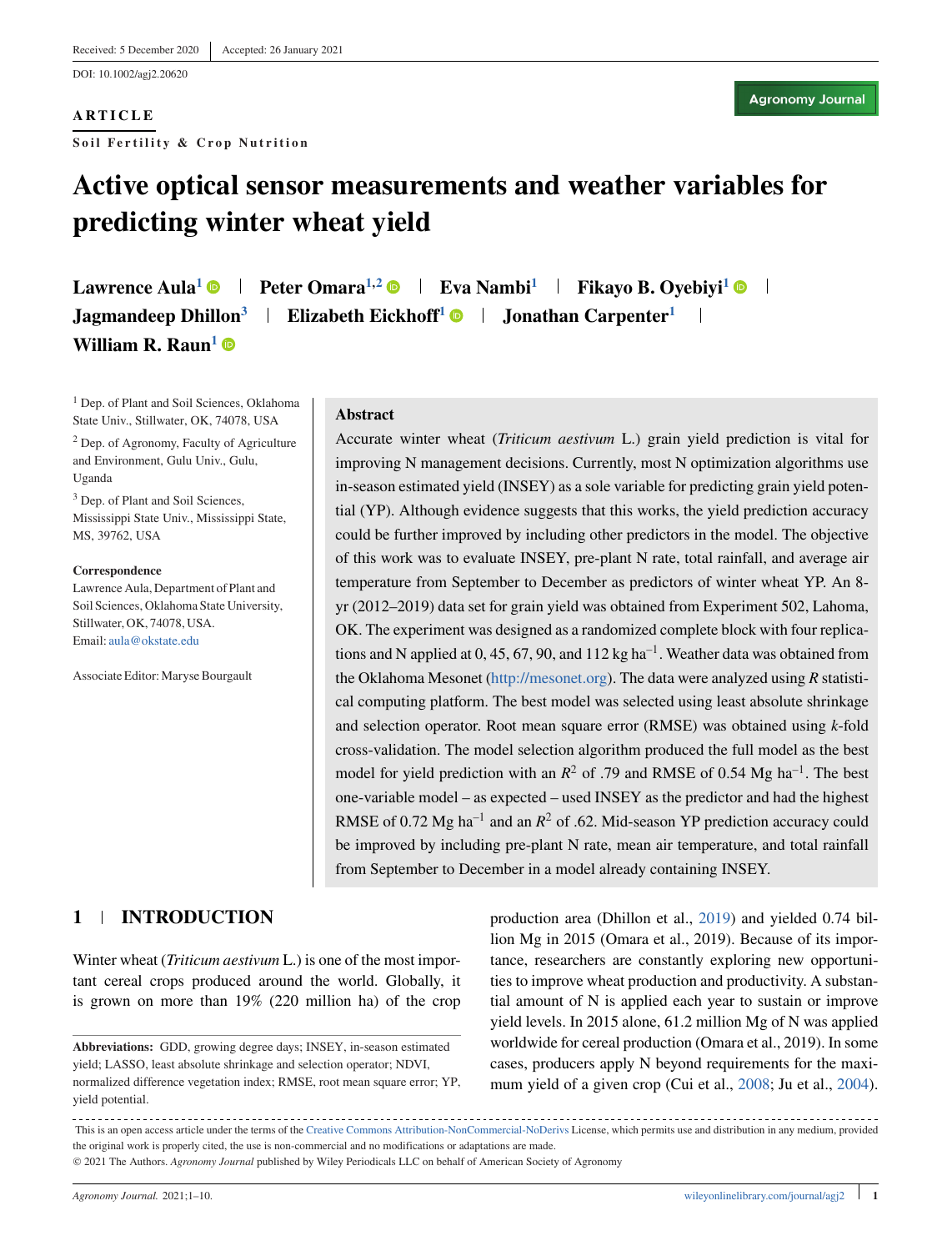This increases the likelihood of a significant loss of some of the applied N. This is why understanding the yield level is crucial for a variety of reasons including N management decision for a particular field. In the past – and in some cases today – yield goal was a common method for estimating the yield potential (YP) of the crop-growing environment before planting (Dahnke et al., [1988;](#page-7-0) Raun et al., [2017\)](#page-8-0). This approach involves averaging grain yield for the past 3–5 yr plus 10– 20% of the mean grain yield (Raun et al., [2017\)](#page-8-0). Based on this yield estimate, an amount of N to apply is arrived at using the assumption that 1 Mg wheat grain yield requires 33 kg N (Zhang & Raun, [2006\)](#page-9-0). However, in a comprehensive evaluation of yield goal, Raun et al. [\(2017\)](#page-8-0) concluded that yield goal explains only a small proportion of the variability in winter wheat grain yield (*<*0.01–16%), making it less effective at estimating YP and consequently the quantity of N to apply. Nonetheless, it is still an approach used by producers around the world.

In order to overcome the inadequacy of relating yield goal to N rate, other researchers evaluated alternative approaches such as economic or agronomic optimum N rate. In this approach, the amount of N to apply is estimated from a linear plateau, quadratic, or quadratic plateau fit (Makowski et al., [1999;](#page-8-0) Ortuzar-Iragorri et al., [2010;](#page-8-0) Thomason et al., [2011\)](#page-8-0). These methods assume that there is a point (N rate) beyond which application of more N results in no added yield benefit and may begin to decline. It is this rate that these methods assume will result in grain yield that generates the best economic return to the producer. Sometimes, soil samples are taken to quantify the amount of N present in the soil prior to planting (Bundy & Andraski, [2004\)](#page-7-0). This allows for adjustment of the amount of N recommended by some of the methods highlighted above. While these approaches may improve estimates for crop N demand, they do not extensively address changes in soil N supply that may occur during the course of the crop growing season.

Several other methods exist for predicting YP for different crops (Ransom et al., [2020\)](#page-8-0) but perhaps the one that gained the most widespread attention involves the use of optical sensors (Cao et al., [2015;](#page-7-0) Dhillon, Eickhoff, et al., 2020; Franzen et al., [2016;](#page-7-0) Li et al., [2009;](#page-8-0) Liu et al., [2017;](#page-8-0) Shanahan et al., [2008\)](#page-8-0). In this approach, spectral reflectance values are collected mid-season and then normalized to give a normalized difference vegetation index (NDVI). By obtaining NDVI midseason, producers are able to determine whether there is a need for additional N or not. According to Raun et al. [\(2002\)](#page-8-0), NDVI for winter wheat obtained between Feekes  $4$  (FK<sub>4</sub>) and Feekes 6 ( $FK<sub>6</sub>$ ) growth stages improves the precision of prediction of YP without added N  $(YP_0)$ . When these NDVI values are divided by growing degree days (GDD) to obtain the in-season estimated yield (INSEY) and used to predict observed yield, the accuracy with which yield is predicted is greatly improved. As much as 54% of the grain yield vari-

### **Core Ideas**

- The model that used INSEY alone had a high RMSE of 0.72 Mg ha<sup>-1</sup>.
- ∙ Yield prediction improved for a model that used INSEY, N, and weather variables  $(0.54 \text{ Mg} \text{ ha}^{-1})$ .
- ∙ After INSEY, N rate was the second most important predictor for yield prediction.

ability can be explained using INSEY compared to the mass balance method such as yield goal that one study found to account for no more than 16% of the grain yield variations (Raun et al., [2017\)](#page-8-0). Raun et al. [\(2005\)](#page-8-0) also reported that crop response to N (response index or RI) can be obtained by dividing NDVI from N-rich strip by NDVI from plots with less or no N applied (farmer practice). Knowing the RI then facilitates the prediction of YP with added N  $(YP_N)$  (Raun et al., [2002\)](#page-8-0). Using this approach, it is possible to more accurately recommend and apply N mid-season to obtain a high yield in a given wheat-growing environment (Morris et al., [2006;](#page-8-0) Mullen et al., [2003\)](#page-8-0). In a recent review of active optical sen-sors, Aula et al. [\(2020\)](#page-7-0) found that this approach for N management could save as much as 53 kg N ha<sup> $-1$ </sup> while simultaneously sustaining grain yield level.

Despite the improved yield prediction accuracy, the GreenSeeker (Trimble Navigation Limited for GreenSeeker) algorithm has opportunities for improvement (Aula et al., [2020\)](#page-7-0). This is evidenced by the 54% of the variability in grain yield explained by the algorithm using INSEY as a sole pre-dictor (Raun et al., [2005\)](#page-8-0). This suggests that approximately 46% of the variability in grain yield remains unexplained by the model. When Colaço and Bramley [\(2019\)](#page-7-0) analyzed data from multiple years in two locations, INSEY was found to explain even a much lower proportion of the variability in grain yield with an  $R^2$  of .25. This is possibly because there are numerous environment variables that need to be included in future algorithms for an improved yield prediction and N estimation (Raun et al., [2019\)](#page-8-0). This indicates that INSEY as a sole predictor may become less effective at accurately predicting YP due to increased entropy over time. Yet, most optical sensor algorithms that rely on INSEY do not include other predictors of YP (Colaço & Bramley, [2019;](#page-7-0) Li et al., [2009;](#page-8-0) Raun et al., [2001\)](#page-8-0). They assume that much of the variability in yield is explained by INSEY. As highlighted above, INSEY may not explain all the variations in grain yield, making it necessary to consider other variables that could improve the predictive capability of future algorithms. Our study hypothesizes that pre-plant N rate, total rainfall, and average temperature from September to December could play a major role in improving yield prediction and estimate of the quantity of N to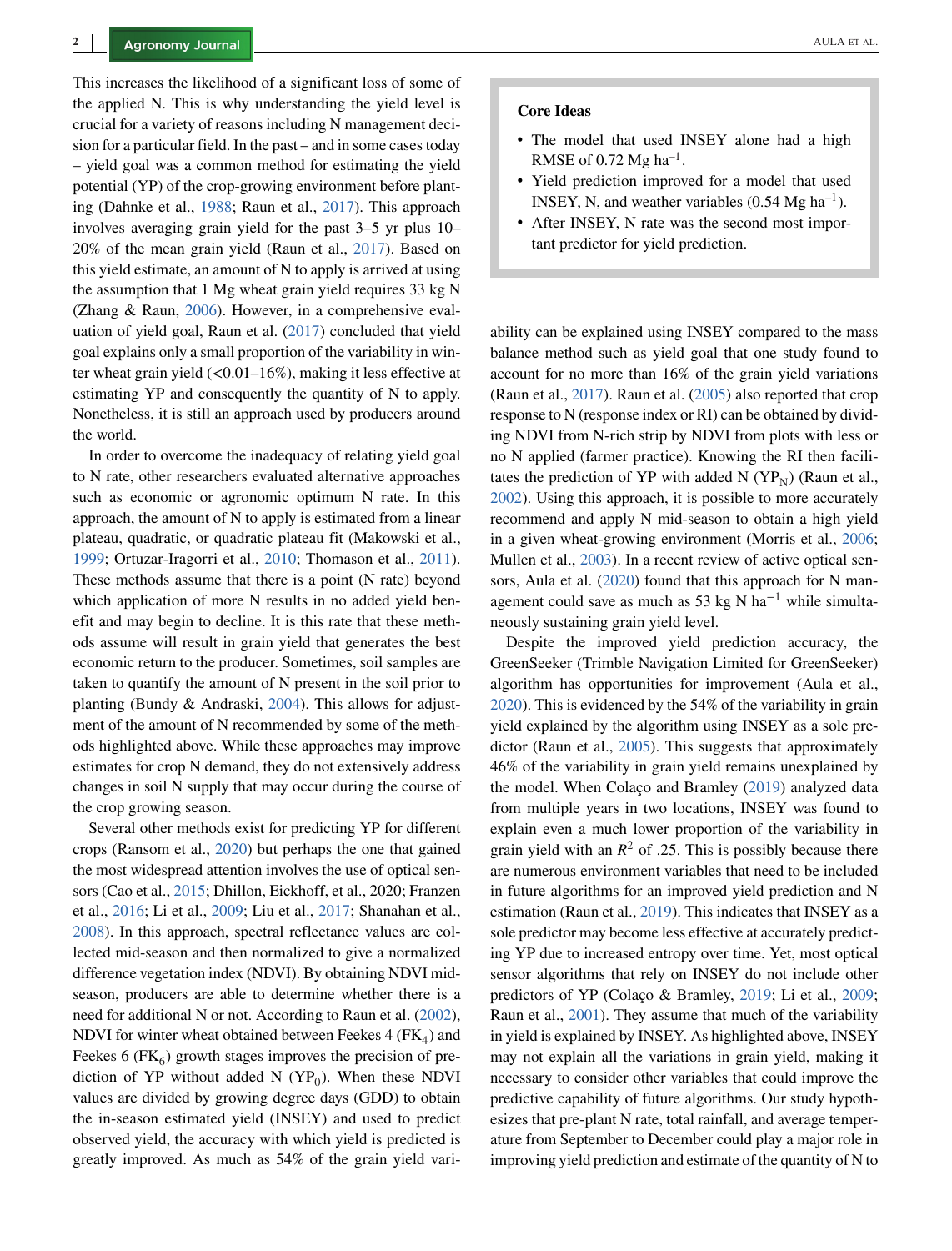apply mid-season. Colaço and Bramley [\(2019\)](#page-7-0) also reported the need to include other variables that may improve yield prediction accuracy. In a maize (*Zea mays* L.) study, Dhillon, Aula, et al. [\(2020\)](#page-7-0) revealed that including weather variables such as fractional water index, soil, and air temperatures increases the possibility of accurately predicting YP midseason. As such, the inclusion of more predictors in the algorithm for winter wheat presents an opportunity to improve its robustness. The variables that this study intends to evaluate may influence wheat grain yield in different ways and each may have a unique contribution in predicting grain yield. For example, winter wheat grain yield is likely lower as temperature increases above the optimum level (Batts et al., [1997;](#page-7-0) Gibson & Paulsen, [1999;](#page-7-0) Kristensen et al., [2011\)](#page-8-0). This is particularly true if  $CO<sub>2</sub>$  concentration in the atmosphere is low (Batts et al., [1997\)](#page-7-0). Generally, temperature has been increasing over the decades and more rapidly during colder periods (Stewart et al., [2018\)](#page-8-0). The recent rise in winter temperatures may make yield prediction more challenging with one independent variable (Raun et al., [2019\)](#page-8-0). During the September– December period, winter wheat also undergoes the vernalization process in order to promote flowering later (Streck et al., [2003\)](#page-8-0) and any change in temperature is likely to influence the final grain yield, making it potentially necessary to improve the robustness of an algorithm for yield prediction. Winter wheat also requires enough soil moisture for proper establishment and development (He et al., [2016\)](#page-7-0) and this possibly begins with promoting high seed germination and emergence to achieve a uniform plant stand. Stone and Schlegel [\(2006\)](#page-8-0) showed that soil water content at emergence was able to explain as much as 70% of the variation in grain yield. This suggests that adequate rainfall to replenish soil moisture during germination and emergence could play a role in grain yield prediction. Meanwhile, other authors reported that winter precipitation and spring temperature have less influence on grain yield (Kristensen et al., [2011\)](#page-8-0). Embedding the contribution from each of these predictors in the algorithm may increase the likelihood of accurately predicting mid-season YP, a key step for estimating the quantity of N to apply.

Therefore, this study aims to improve the accuracy of prediction of YP using INSEY and selected weather variables.

## **2 MATERIALS AND METHODS**

## **2.1 Site description and experimental and treatment designs**

Data sets from Experiment 502 (E502) located in Lahoma, OK (36˚23′15″ N, 98˚06′30″ W) were used to build and validate a model for yield prediction. This experiment was established in 1971 under continuous winter wheat. The soil at the experimental site is a Grant silt loam with a 1–3% slope (fine-silty, mixed, superactive, thermic, Udic Argiustoll). The site was under conventional tillage from 1971 to 2010 and was changed to no-till in 2010–2011 and that continues today.

The experiment was set up as a randomized complete block design with 14 treatments and four replications. For this study, six treatments where N was the only factor with variable levels (0, 22, 45, 67, 90, and 112 kg N ha<sup>-1</sup>) were selected. Urea (46–0–0) was applied pre-plant as the source of N. The study also selected 8 yr of data for developing the model, that is, from 2012 to 2019. These years were selected because they represented a period where full records of NDVI data for  $FK<sub>4</sub>$ and  $FK<sub>5</sub>$  required for algorithm development were available. These stages correspond to between 90 and 110 GDD needed to accurately predict grain YP using active optical sensor measurements (Dhillon, Figueiredo, et al., [2020\)](#page-7-0). Normalized difference vegetation index collected using the GreenSeeker sensor was calculated as shown in Equation 1 (Bushong et al., [2016\)](#page-7-0):

$$
INSEY = \frac{NDVI \text{ at } (FK_4 + FK_5)}{GDD \text{ at } FK_4}
$$
 (1)

where NIR, near-infrared surface reflectance measured at a specific wavelength of 780 nm while Red was surface reflectance measured at a wavelength of 660 nm in the visible region of the electromagnetic spectrum.

Each year, grain harvest was accomplished using a selfpropelled combine and grain yield adjusted to 12.5% moisture content. From each experimental unit in each year, NDVI data was collected at  $FK_4$  and  $FK_5$ . A total of two NDVI values were collected from each crop growth stage associated with a particular treatment within a period of 60 s. These values were averaged to produce a single NDVI value. The time for collection of NDVI was between 9:00 and 10:00 a.m., U.S. central time. Growing degree days at each of the growth stages were also obtained from the Oklahoma Mesonet [\(2020\)](#page-8-0). These stages were selected because  $FK<sub>4</sub>$  accounts for plant growing conditions and its health while the second measurement at  $FK<sub>5</sub>$  corrects for radiometric errors (Raun et al., [2001\)](#page-8-0). Rainfall and air temperature data from September to December were also obtained from the Oklahoma Mesonet [\(2020\)](#page-8-0). The cropping season was from September to June. As a result, the grain yield recorded in 2012 was obtained using rainfall from September 2011 to June 2012. However, rains used in model development and validation were those that occurred early in the season (September–December) as they could permit prediction of the final grain yield well ahead of harvest and, as noted by Raun et al. [\(2002\)](#page-8-0), use that information to estimate the quantity of N to apply mid-season. For instance, air temperature and rainfall used to build a model or make a prediction of the observed grain yield in 2012 was the average air temperature and sum of rainfall from September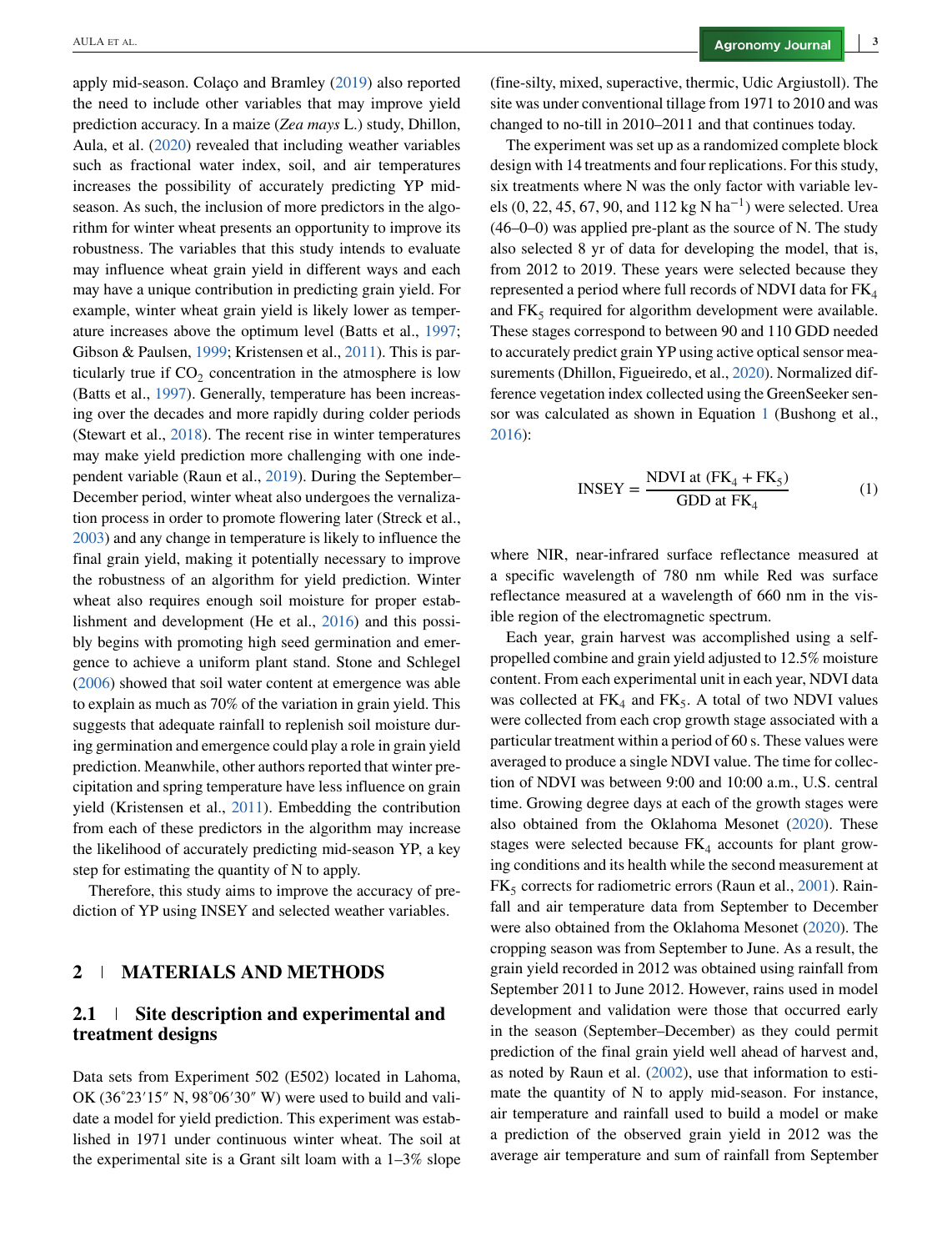**TABLE 1** Treatment design for the regional experiment located at Hennessey, OK

|                  | N applied        |                          |              |
|------------------|------------------|--------------------------|--------------|
| <b>Treatment</b> | Pre-plant        | <b>Topdress</b>          | <b>Total</b> |
|                  |                  | $-kg$ ha <sup>-1</sup> - |              |
| $\mathbf{1}$     | $\boldsymbol{0}$ | $\mathbf{0}$             | $\mathbf{0}$ |
| $\overline{c}$   | 168              | $\boldsymbol{0}$         | 168          |
| $\mathfrak{Z}$   | $28\,$           | $\boldsymbol{0}$         | $28\,$       |
| 4                | $28\,$           | $28\,$                   | 56           |
| $\mathfrak{I}$   | $28\,$           | 56                       | 84           |
| 6                | 28               | 84                       | 112          |
| $\tau$           | $28\,$           | 112                      | 140          |
| 8                | 28               | 140                      | 168          |
| 9                | 56               | 56                       | 112          |
| $10\,$           | 112              | $\boldsymbol{0}$         | 112          |
| 11               | 56               | $\mathbf{0}$             | 56           |
| 12               | 84               | $\boldsymbol{0}$         | 84           |
| 13               | 140              | $\mathbf{0}$             | 140          |
| 14               | 225              | $\boldsymbol{0}$         | 225          |

to December 2011. The technical details of the Oklahoma Mesonet [\(2020\)](#page-8-0) are well documented by Brock et al. [\(1995\)](#page-7-0) and McPherson et al. [\(2007\)](#page-8-0).

In-season estimated yield was obtained using Equation 2 below:

$$
INSERT = \frac{NDVI \text{ at } (FK_4 + FK_5)}{GDD \text{ at } FK_4}
$$
 (2)

where GDD, growing degree day computed  $(\frac{T_{\text{max}}+T_{\text{min}}}{2}-T_{\text{base}} > 0)$  with  $T_{\text{max}}$ ,  $T_{\text{min}}$ , and  $T_{\text{base}}$  defined as daily maximum, daily minimum, and base (4.4 ˚C) temperatures, respectively.

A more detailed description and evolution of yield prediction and N fertilization algorithms are contained in research work accomplished by Raun et al. [\(2001\)](#page-8-0), Raun et al. [\(2002\)](#page-8-0), and Raun et al. [\(2005\)](#page-8-0).

Additional data was obtained from an experiment located at Hennessey, OK (36˚06′58.3″ N 97˚54′02.6″ W) – about 50 km from Lahoma experimental site – and used to further evaluate the performance of the model. This data used was pooled from two different years, that is, 2012 and 2013. The soil at Hennessey is a Bethany silt loam with a  $0-1\%$ slope (fine, mixed, superactive, thermic Pachic Paleustoll). This particular experiment had a randomized complete block design comprising of 14 treatments, each replicated four times. The treatment design consisted of various pre-plant N rates and a combination of pre-plant and topdress N rates ranging from 0 to 225 kg ha<sup>-1</sup> (Table 1). Only the pre-plant N rate was used in the algorithm for yield prediction.

# **2.2 Statistical analysis, model development, and cross-validation**

Statistical analyses and algorithm development were performed using R statistical computing platform (R Core Team, [2020\)](#page-8-0). The packages used included ggplot2 within the tidyverse package for data visualization (Wickham et al., [2019\)](#page-8-0), glmnet for implementing the least absolute shrinkage and selection operator (LASSO) algorithm (Friedman et al., [2010\)](#page-7-0), ggpmisc for generating and labelling *p* value and  $r^2$  on the graphs (Aphalo, [2020\)](#page-7-0) and readxl for importing MS Excel data into R (Wickham & Bryan, [2019\)](#page-9-0). The predictors were evaluated and variables that best fit a model were selected using LASSO. In implementing LASSO, the 8-yr data set from the Lahoma experimental site was split into two equal parts, that is, training and validation sets.

The best one-variable, two-variable, and three-variable models were also fitted using LASSO after identifying them based on Bayesian Information Criterion (BIC) generated via best subset selection algorithm (James et al., [2013\)](#page-8-0). This allowed for the evaluation of the performance of the most commonly used one-variable model that works with INSEY as a sole independent variable against models that used more than one predictor. The precision with which the model accurately predicted grain yield was obtained using root mean square error (RMSE). Root mean square error was obtained using *k*-fold cross-validation approach with  $k$  groups = 10 (James et al., [2013\)](#page-8-0).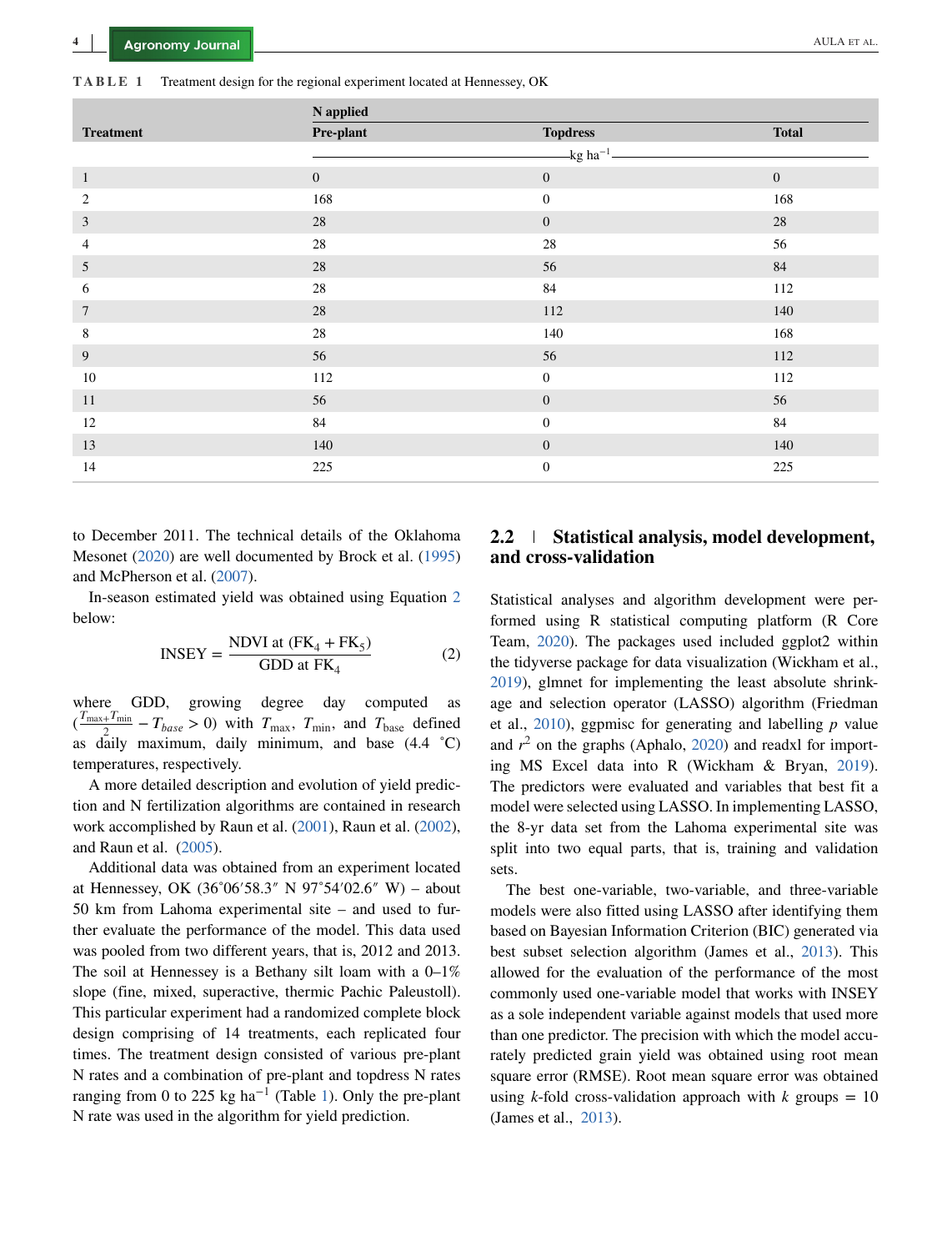<span id="page-4-0"></span>**TABLE 2** Selection and evaluation of models for winter wheat grain yield prediction using data from Lahoma, OK

| <b>Model category</b> | Equation <sup>a,b</sup>                                                                               | <b>RMSE<sup>c</sup></b> | $R^{2d}$ |
|-----------------------|-------------------------------------------------------------------------------------------------------|-------------------------|----------|
|                       |                                                                                                       | $Mg$ ha <sup>-1</sup>   |          |
| 1-variable model      | Yield = $-0.46 + 309.7 \times$ INSEY                                                                  | 0.716                   | .620     |
| 2-variable model      | Yield = $-0.83 + 277.2 \times$ INSEY + 0.013 $\times$ N rate                                          | 0.605                   | .729     |
| 3-variable model      | Yield = $-3.11 + 282.8 \times$ INSEY + 0.013 $\times$ N rate + 0.18 $\times$ Temp                     | 0.571                   | .758     |
| 4-variable model      | Yield = $-4.8 + 202.0 \times$ INSEY + 0.014 $\times$ N rate+0.31 $\times$ Temp + 0.0041 $\times$ Rain | 0.539                   | .785     |

<sup>a</sup>Model selection and parameter estimates were achieved using least absolute shrinkage and selection operator (LASSO). The predictor(s) that constituted each model category was determined using best subset selection algorithm followed by fitting a model using LASSO to obtain RMSE and *R*2.

bThe predictors included INSEY, in-season estimated yield; N rate, amount of nitrogen applied pre-plant (kg ha−1); Rain, total rainfall from September to December (mm); Temp, mean air temperature from September to December (˚C).

cRMSE, root mean square error obtained using *k*-fold cross-validation.

<sup>d</sup> $R^2$  was obtained from the relationship between predicted and observed grain yield.



**FIGURE 1** The relationship between predicted and measured grain yield for a model that used in-season estimated yield (INSEY) as the sole predictor (Yield =  $-0.46 + 309.7 \times$  INSEY)

## **3 RESULTS AND DISCUSSION**

This study evaluated four predictors – INSEY, pre-plant N rate, total rainfall and average temperature from September to December – with the aim of selecting key variables for use in an algorithm to predict winter wheat grain yield. The results are shown in Table 2. Cross-validation showed that the model with the highest yield prediction accuracy used all the four predictors (full model). This model had a root mean square error (RMSE) of 0.54 Mg ha<sup>-1</sup> (Table 2). This suggests that on average, the model predicted a grain yield that differed from the measured grain yield by  $\pm$  0.54 Mg ha<sup>-1</sup>. Much of the information required to predict winter wheat grain yield was provided by INSEY. This was why it was the best onevariable model with an  $R^2$  of .62 (Table 2, Figure 1). However, the best one-variable model also had the highest RMSE of 0.72 Mg ha<sup> $-1$ </sup>. The 0.62 coefficient of determination is



**FIGURE 2** The relationship between predicted and observed grain yield at Lahoma, OK, obtained using an algorithm that selected all the four predictors (Yield =  $-4.8 + 202.0 \times$  INSEY + 0.014 × N rate  $+ 0.0041 \times$  Rain  $+ 0.31 \times$  Temp). INSEY, in-season estimated yield; N rate, amount of nitrogen applied pre-plant; Rain, total rainfall from September to December; Temp, average air temperature from September to December

within the range reported in other studies. For instance, Raun et al. [\(2005\)](#page-8-0) and Li et al. [\(2009\)](#page-8-0) indicated that a model using INSEY as a single independent variable explained between 43.0 and 72.9% of the variability in winter wheat grain yield.

When the model included all the predictors, RMSE was reduced from 0.72 Mg ha<sup>-1</sup> when INSEY was the only predictor to 0.54 Mg ha−<sup>1</sup> (Table 2). This was accompanied by an increase in  $R^2$  from .62 to .79 (Figures 1 and 2). This is an indication that including pre-plant N rate, rainfall, and temperature to the model that already contained INSEY, improves winter wheat yield prediction accuracy.

This provided evidence that while INSEY explained about 62% of the variation in winter wheat grain yield, it is important to include other relevant predictors in order to improve the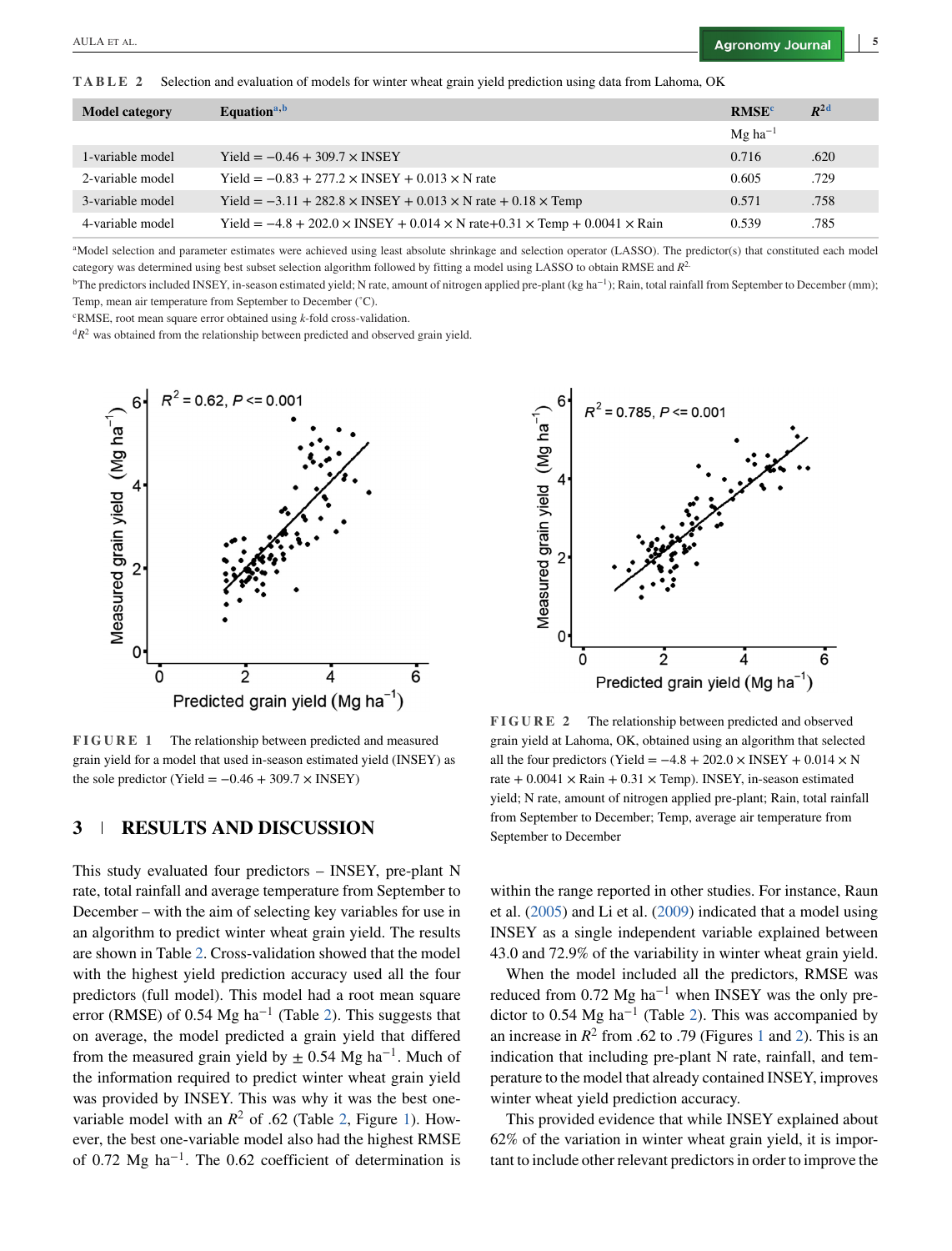model's robustness to predict YP. In our study, including preplant N rate, rainfall, and temperature in the model allowed for more than 78% of the yield variability to be explained. A similar increase in precision of yield prediction was also reported by Zhang et al. [\(2017\)](#page-9-0) where they found RMSE to reduce from as high as 0.60 Mg ha<sup>-1</sup> when NDVI was the sole predictor to 0.39 Mg ha<sup>-1</sup> when NDVI was used in the model alongside other predictors. In the past, other scholars also proposed including other predictors in the model that uses INSEY in order to increase the precision of yield prediction. For instance, Bushong et al. [\(2016\)](#page-7-0) showed that using soil moisture and INSEY led to a lower RMSE of 0.92 Mg ha<sup>-1</sup> compared to 0.95 Mg ha<sup>-1</sup> generated with a model having INSEY as a sole predictor. Colaço and Bramley [\(2019\)](#page-7-0) advocated for the inclusion of deep soil moisture data collected between 50 and 90 d after planting to realistically account for variability in wheat grain yield. They found INSEY from multiple years and locations to account for only 25% of the variation in grain yield. Walsh et al. [\(2013\)](#page-8-0) multiplied soil moisture at 5-cm depth with INSEY and used the product as a predictor for grain yield and found it to have a higher  $R^2$  of .61 when compared to .31  $\mathbb{R}^2$  value associated with a model that used INSEY as the only independent variable. While these authors proposed including INSEY together with a different variable (soil moisture) to the ones used in our study, all the studies showed that yield prediction accuracy is higher when INSEY is used alongside other predictors.

Nonetheless, the model selection algorithm only considered weather variables when pre-plant N rate was already added to the model (Table [2\)](#page-4-0). This meant that after INSEY, pre-plant N rate was the second most important variable included in the model. Including the pre-plant N rate to the model already containing INSEY, reduced RMSE from 0.72 to 0.61 Mg ha<sup>-1</sup> (Table [2\)](#page-4-0). In other words, the ability of the model to explain variation in wheat grain yield increased from 62.0 to 72.9% (Table [2\)](#page-4-0). This illustrates the relevance of preplant N rate in improving our ability to accurately predict wheat grain YP.

Although NDVI used to generate INSEY reflected the plant N uptake (Cabrera-Bosquet et al., [2011;](#page-7-0) Tremblay et al., [2009\)](#page-8-0), the quantity of N applied pre-plant may provide additional information that is relevant for predicting the final grain yield. Berntsen et al. [\(2006\)](#page-7-0) found wheat grain yield to be associated with N applied. Raun et al. [\(2002\)](#page-8-0) indicated that some doses of N applied pre-plant followed by the sensorbased recommended N rate is necessary for maximizing winter wheat grain YP. This pre-plant N could help to increase the number of tillers while at the same time minimizing competition that may occur among tillers without additional N application (Efretuei et al., [2016\)](#page-7-0).

The algorithm for model selection further added mean temperature and total rainfall from September to December to the model that already had INSEY and pre-plant N rate (Table [2\)](#page-4-0).

This led to three-best and four-best variable models, respectively. Average temperature for September and December was first added to the two-variable model to form the best threevariable model followed by total rainfall to make the fourvariable model (Table [2\)](#page-4-0). Compared to the best two-variable model with INSEY and pre-plant N rate as the predictors, three- and four-variable models reduced RMSE from 0.61 to 0.57 and 0.54 Mg ha<sup>-1</sup>, respectively (Table [2\)](#page-4-0). The proportion of variance in yield that was explained also increased from 72.9 to 75.8 and 78.5%, respectively (Table [2\)](#page-4-0). Rainfall and temperature from September to December are possibly important for the germination and early development of winter wheat crop plants. Cold hardiness tends to be completed in December (Yoshida et al., [1998\)](#page-9-0), suggesting that temperature received during that period may be important for winter survival of wheat. Winter wheat needs vernalization that can only occur at low temperatures during winter to allow the reproductive phase particularly flowering to progress smoothly later in the season (Dixon et al., [2019;](#page-7-0) Streck et al., [2003\)](#page-8-0). Yet, global temperature has been rising (Stewart et al., [2018\)](#page-8-0) and apparently this needs to be captured in the model for an accurate yield prediction. Adequate soil moisture is also required for proper establishment and development of winter wheat (He et al., [2016\)](#page-7-0). This likely initiates good seed germination and emergence to achieve a uniform plant stand. In demonstrating the importance of soil moisture, Stone and Schlegel [\(2006\)](#page-8-0) found soil water content at emergence to have a relationship with grain yield that was as high as 70%. Under rainfed conditions, rainfall is likely to be the only source for replenishing soil moisture, potentially making it important for predicting grain yield. Thus, grain yield prediction accuracy was improved by including temperature and rainfall in the model. As such, weather variables are factors that should be evaluated in building models for yield prediction in different regions (Colaço & Bramley, [2019\)](#page-7-0).

Raun et al. [\(2019\)](#page-8-0) pointed out that because of randomness in the environment, our ability to accurately predict grain yield and make a recommendation for N will require using more environment-specific variables in the model to account for entropy or disorderliness in agricultural systems. In this study, including pre-plant N rate, rainfall, and temperature in the model appear to reduce this disorderliness in the system and improve the ability to predict the final grain yield.

The best model (lowest RMSE) was further validated with data from a neighboring experiment station in Hennessey, OK. The proportion of variation in measured wheat grain yield that was explained by the predictors that constituted the full model was found to be 69.8% (Figure [3\)](#page-6-0). When the same data was used with the best one-variable model using INSEY as the predictor, only 47.6% of the variability in yield was explained (Figure [4\)](#page-6-0). This is an illustration of the limitation of using INSEY as a single independent variable for predicting winter wheat grain yield. The full model explained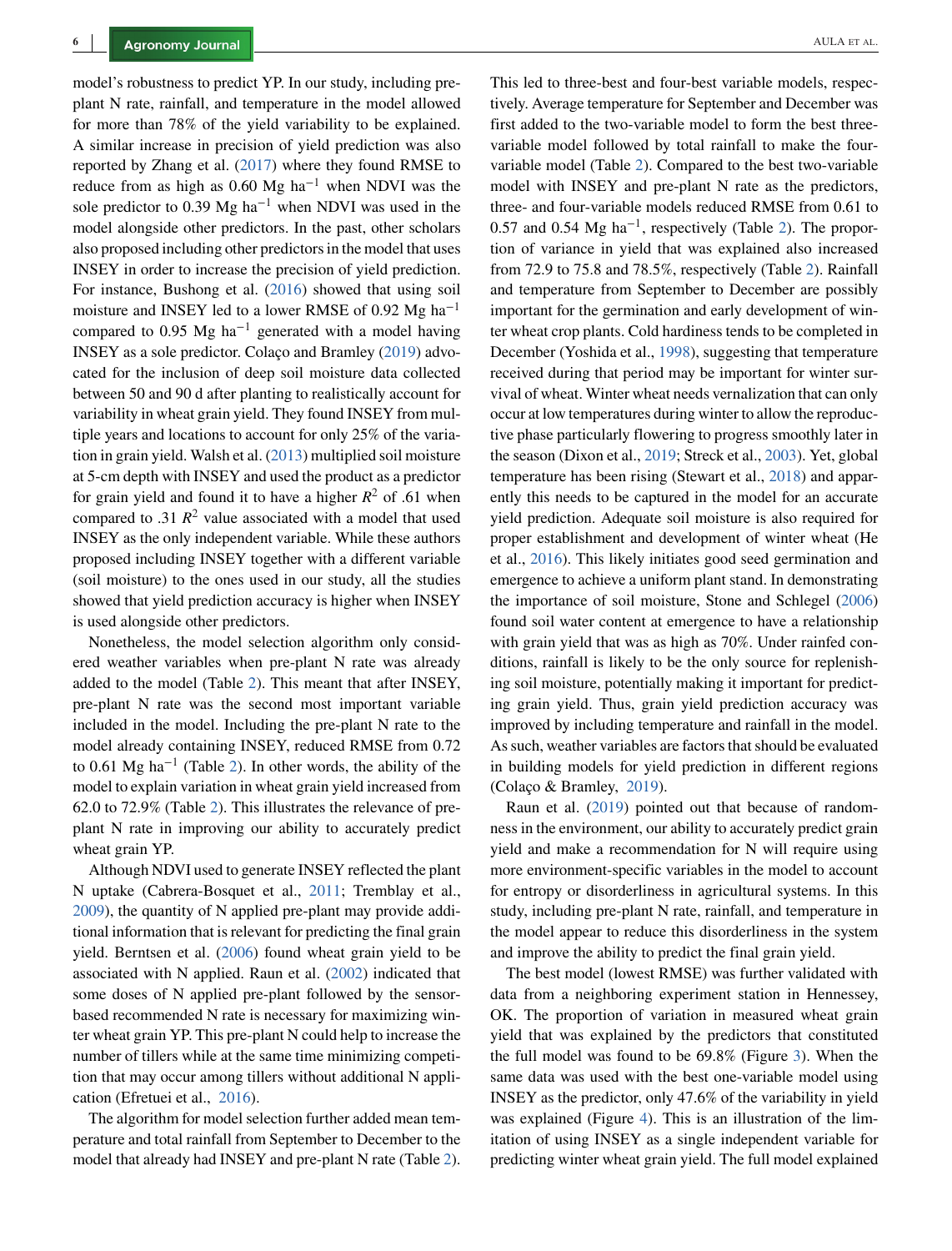<span id="page-6-0"></span>

**FIGURE 3** The relationship between predicted and observed grain yield generated using an independent data set from Hennessey experiment station, OK. This was a result of prediction using a full model (Yield =  $-4.8 + 202.0 \times$  INSEY + 0.014 × N rate + 0.0041 ×  $Rain + 0.31 \times Temp)$ . INSEY, in-season estimated yield; N rate, amount of nitrogen applied pre-plant; Rain, total rainfall from September to December; Temp, average air temperature from September to December



**FIGURE 4** The relationship between predicted and observed grain yield generated using an independent data set from Hennessey experiment station, OK. This was a result of prediction using the best one-variable model (Yield =  $-0.46 + 309.7 \times$  INSEY). INSEY, in-season estimated yield

much of the variation in grain yield at Hennessey, OK, and exceeded that explained in work done by Bushong et al. [\(2016\)](#page-7-0) by approximately 20.8% when they included only INSEY and soil moisture in the model. The full model also produced results that were much higher than the yield goal approach

that was found to explain no more than 16% of the variation in wheat grain yield (Raun et al., [2017\)](#page-8-0). The improved yield prediction accuracy over the model using INSEY alone increases the likelihood that an accurate quantity of N may be estimated to match crop N needs. Nonetheless, these results are a further exemplification that including INSEY in a model may be superior to the yield goal approach for yield prediction even if it is the sole predictor. While LASSO generated a well validated model by splitting the data set into training and test sets, applying the full model to this additional data from Hennessey, OK, to predict the final grain yield provided further evidence that the model might serve the intended purpose in the real world.

Once the best model has been selected and used to predict grain yield  $(YP_0)$  mid-season, Raun et al. [\(2005\)](#page-8-0) detailed the steps to follow in order to make a recommendation for N. In brief, response index (RI) is first computed to determine if crops will respond to fertilizer N using Equation 3:

$$
RI = \frac{NDVI_{NRS}}{NDVI_{FP}}
$$
 (3)

where  $NDVI<sub>NRS</sub>$ , normalized difference vegetation index value from a non-limiting nitrogen plot (nitrogen-rich strip);  $NDVI<sub>FP</sub>$ , normalized difference vegetation index value from a plot with less or no nitrogen applied (farmer practice).

This is followed by estimating the grain yield that would be obtained if nitrogen is applied  $(YP_N)$  using Equation 4 below:

$$
YP_N = YP_0 \times RI \tag{4}
$$

Finally, nitrogen rate (NR) is computed as indicated in Equation 5:

$$
NR = GN\left(\frac{YP_N - YP_0}{\eta}\right) \tag{5}
$$

where GN, wheat grain nitrogen concentration (%), a value that can be obtained by analyzing the grain in the laboratory. The GN for wheat was also assumed to be 2.13% in a worldwide computation of NUE for cereal crops (Raun & Johnson, [1999\)](#page-8-0); η, efficiency factor which is assumed to be as high as 70% when N is applied mid-season.

# **4 CONCLUSION**

The accuracy with which winter wheat grain yield was predicted improved by including pre-plant N rate, total rainfall, and average temperature from September to December in a model that already had INSEY as a predictor. In-season estimated yield resulted in the best one-variable model but had the highest RMSE of 0.72 Mg ha<sup>-1</sup>. The full model selected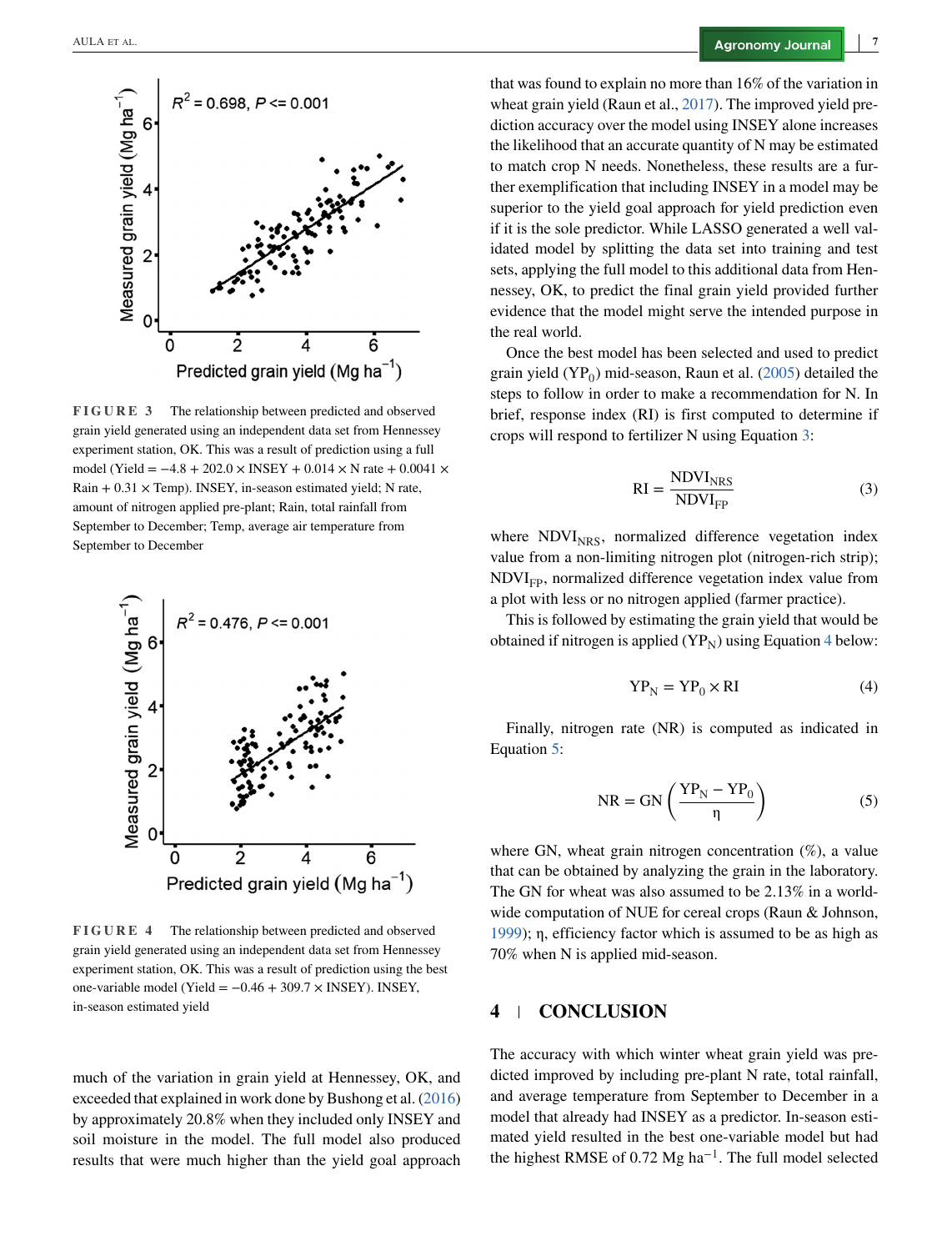<span id="page-7-0"></span>by the model selection algorithm reduced this RMSE value to 0.54 Mg ha<sup>-1</sup>. Nearly, 80% of the variation in wheat grain yield was explained by using a full model when compared to 62% achieved with INSEY as the only independent variable for yield prediction.

This is an indication that relying on INSEY as a sole predictor for grain YP may be bettered by a model that includes both INSEY and weather variables. This also means that the mid-season N management decision is likely to be based on a more accurate estimate of winter wheat grain yield. Since weather variables can easily be obtained from a vast network of local and national weather stations, including them in the model for yield prediction could assist producers in making more informed decisions as to when and how much N to apply.

## **CONFLICT OF INTEREST**

The authors declare no conflict of interest.

#### **ORCID**

Lawrence Aula<sup>®</sup> <https://orcid.org/0000-0001-8792-9063> *Peter Omara* <https://orcid.org/0000-0002-3167-2286> *Fikayo B. Oyebiyi* D<https://orcid.org/0000-0002-1930-9345> *Elizabeth Eickhoff* <https://orcid.org/0000-0002-9723-2646> *William R. Raun* **D** <https://orcid.org/0000-0002-1206-1105>

#### **REFERENCES**

- Aphalo, J. P. (2020). *ggpmisc: Miscellaneous extensions to 'ggplot2'*. Retrieved from <https://CRAN.R-project.org/package=ggpmisc>
- Aula, L., Omara, P., Nambi, E., Oyebiyi, F. B., & Raun, W. R. (2020). Review of active optical sensors for improving winter wheat nitrogen use efficiency. *Agronomy*, *10*(8), 1157. [https://doi.org/10.3390/](https://doi.org/10.3390/agronomy10081157) [agronomy10081157](https://doi.org/10.3390/agronomy10081157)
- Batts, G., Morison, J., Ellis, R., Hadley, P., & Wheeler, T. (1997). Effects of CO<sub>2</sub> and temperature on growth and yield of crops of winter wheat over four seasons. *European Journal of Agronomy*, *7*(1-3), 43–52. [https://doi.org/10.1016/S1161-0301\(97\)00022-1](https://doi.org/10.1016/S1161-0301(97)00022-1)
- Berntsen, J., Thomsen, A., Schelde, K., Hansen, O., Knudsen, L., Broge, N., Hougaard, H., & Hørfarter, R. (2006). Algorithms for sensorbased redistribution of nitrogen fertilizer in winter wheat. *Precision Agriculture*, *7*(2), 65–83. <https://doi.org/10.1007/s11119-006-9000-2>
- Brock, F. V., Crawford, K. C., Elliott, R. L., Cuperus, G. W., Stadler, S. J., Johnson, H. L., & Eilts, M. D. (1995). The Oklahoma Mesonet: A technical overview. *Journal of Atmospheric Oceanic Technology*, *12*(1), 5–19. [https://doi.org/10.1175/1520-0426\(1995\)](https://doi.org/10.1175/1520-0426(1995)012%3C0005:TOMATO%3E2.0.CO;2) <sup>012</sup>⟨[0005:TOMATO](https://doi.org/10.1175/1520-0426(1995)012%3C0005:TOMATO%3E2.0.CO;2)⟩2.0.CO;2
- Bundy, L. G., & Andraski, T. W. (2004). Diagnostic tests for sitespecific nitrogen recommendations for winter wheat. *Agronomy Journal*, *96*(3), 608–614. <https://doi.org/10.2134/agronj2004.0608>
- Bushong, J. T., Mullock, J. L., Miller, E. C., Raun, W. R., Klatt, A. R., & Arnall, D. B. (2016). Development of an in-season estimate of yield potential utilizing optical crop sensors and soil moisture data for winter wheat. *Precision Agriculture*, *17*(4), 451–469. [https:](https://doi.org/10.1007/s11119-016-9430-4) [//doi.org/10.1007/s11119-016-9430-4](https://doi.org/10.1007/s11119-016-9430-4)
- Cabrera-Bosquet, L., Molero, G., Stellacci, A., Bort, J., Nogues, S., & Araus, J. (2011). NDVI as a potential tool for predicting biomass,

plant nitrogen content and growth in wheat genotypes subjected to different water and nitrogen conditions. *Cereal Research Communications*, *39*(1), 147–159. <https://doi.org/10.1556/crc.39.2011.1.15>

- Cao, Q., Miao, Y., Feng, G., Gao, X., Li, F., Liu, B., Yue, S., Cheng, S., Ustin, S. L., & Khosla, R. (2015). Active canopy sensing of winter wheat nitrogen status: An evaluation of two sensor systems. *Computers and Electronics in Agriculture*, *112*, 54–67. [https://doi.org/10.](https://doi.org/10.1016/j.compag.2014.08.012) [1016/j.compag.2014.08.012](https://doi.org/10.1016/j.compag.2014.08.012)
- Colaço, A., & Bramley, R. (2019). Site-year characteristics have a critical impact on crop sensor calibrations for nitrogen recommendations. *Agronomy Journal*, *111*(4), 2047–2059. [https://doi.org/10.](https://doi.org/10.2134/agronj2018.11.0726) [2134/agronj2018.11.0726](https://doi.org/10.2134/agronj2018.11.0726)
- Cui, Z., Zhang, F., Chen, X., Miao, Y., Li, J., Shi, L., Xu, J., Ye, Y., Liu, C., Yang, Z., Zhang, Q., Huang, S., & Bao, D. (2008). On-farm evaluation of an in-season nitrogen management strategy based on soil Nmin test. *Field Crops Research*, *105*(1-2), 48–55. [https://doi.org/10.](https://doi.org/10.1016/j.fcr.2007.07.008) [1016/j.fcr.2007.07.008](https://doi.org/10.1016/j.fcr.2007.07.008)
- Dahnke, W., Swenson, L., Goos, R. J., & Leholm, A. (1988). *Choosing a crop yield goal*. Fargo, ND: North Dakota State University Extension Service.
- Dhillon, J., Aula, L., Eickhoff, E., & Raun, W. (2020). Predicting inseason maize (*Zea mays* L.) yield potential using crop sensors and climatological data. *Scientific RepoRtS*, *10*(1), 1–8. [https://doi.org/10.](https://doi.org/10.1038/s41598-020-68415-2) [1038/s41598-020-68415-2](https://doi.org/10.1038/s41598-020-68415-2)
- Dhillon, J., Eickhoff, E., Aula, L., Omara, P., Weymeyer, G., Nambi, E., Oyebiyi, F., Carpenter, T., & Raun, W. (2020). Nitrogen management impact on winter wheat grain yield and estimated plant nitrogen loss. *Agronomy Journal*, *112*(1), 564–577. [https://doi.org/10.1002/](https://doi.org/10.1002/agj2.20107) [agj2.20107](https://doi.org/10.1002/agj2.20107)
- Dhillon, J. S., Eickhoff, E., Mullen, R., & Raun, W. R. (2019). World potassium use efficiency in cereal crops. *Agronomy Journal*, *111*(2), 889–896. <https://doi.org/10.2134/agronj2018.07.0462>
- Dhillon, J. S., Figueiredo, B. M., Eickhoff, E. M., & Raun, W. R. (2020). Applied use of growing degree days to refine optimum times for nitrogen stress sensing in winter wheat. *Agronomy Journal*, *112*(1), 537– 549. <https://doi.org/10.1002/agj2.20007>
- Dixon, L. E., Hepworth, J., & Irwin, J. A. (2019). Vernalization. In *eLS* (pp. 1–11). Chichester: John Wiley & Sons, Ltd. [https://doi.org/10.](https://doi.org/10.1002/9780470015902.a0002048.pub4) [1002/9780470015902.a0002048.pub4](https://doi.org/10.1002/9780470015902.a0002048.pub4)
- Efretuei, A., Gooding, M., White, E., Spink, J., & Hackett, R. (2016). Effect of nitrogen fertilizer application timing on nitrogen use efficiency and grain yield of winter wheat in Ireland. *Irish Journal of Agricultural and Food Research*, *55*(1), 63–73. [https://doi.org/10.](https://doi.org/10.1515/ijafr-2016-0006) [1515/ijafr-2016-0006](https://doi.org/10.1515/ijafr-2016-0006)
- Franzen, D., Kitchen, N., Holland, K., Schepers, J., & Raun, W. (2016). Algorithms for in-season nutrient management in cereals. *Agronomy Journal*, *108*(5), 1775–1781. [https://doi.org/10.2134/agronj2016.01.](https://doi.org/10.2134/agronj2016.01.0041) [0041](https://doi.org/10.2134/agronj2016.01.0041)
- Friedman, J., Hastie, T., & Tibshirani, R. (2010). Regularization paths for generalized linear models via coordinate descent. *Journal of Statistical Software*, *33*(1), 1–22.
- Gibson, L., & Paulsen, G. (1999). Yield components of wheat grown under high temperature stress during reproductive growth. *Crop Science*, *39*(6), 1841–1846.
- He, G., Wang, Z., Li, F., Dai, J., Li, Q., Xue, C., Cao, H., Wang, S., & Malhi, S. S. (2016). Soil water storage and winter wheat productivity affected by soil surface management and precipitation in dryland of the Loess Plateau, China. *Agricultural Water Management*, *171*, 1–9. <https://doi.org/10.1016/j.agwat.2016.03.005>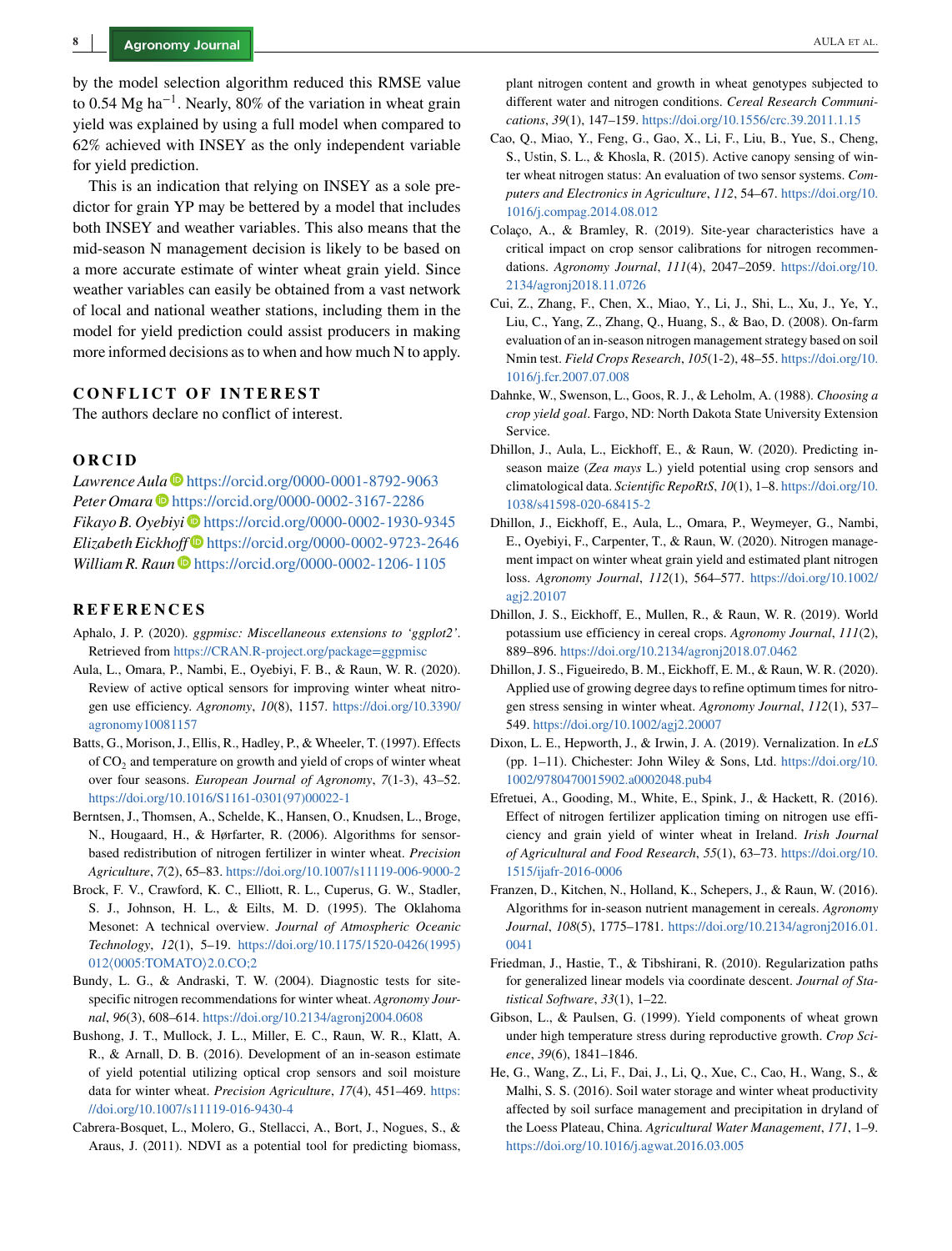- <span id="page-8-0"></span>James, G., Witten, D., Hastie, T., & Tibshirani, R. (2013). *An introduction to statistical learning with applications in R*. New York: Springer. <https://doi.org/10.1007/978-1-4614-7138-7>
- Ju, X., Liu, X., Zhang, F., & Roelcke, M. (2004). Nitrogen fertilization, soil nitrate accumulation, and policy recommendations in several agricultural regions of China. *AMBIO: A Journal of the Human Environment*, *33*(6), 300–305. [https://doi.org/10.1579/0044-7447-33.](https://doi.org/10.1579/0044-7447-33.6.300) [6.300](https://doi.org/10.1579/0044-7447-33.6.300)
- Kristensen, K., Schelde, K., & Olesen, J. E. (2011). Winter wheat yield response to climate variability in Denmark. *The Journal of Agricultural Science*, *149*(1), 33. [https://doi.org/10.1017/](https://doi.org/10.1017/S0021859610000675) [S0021859610000675](https://doi.org/10.1017/S0021859610000675)
- Li, F., Miao, Y., Zhang, F., Cui, Z., Li, R., Chen, X., Zhang, H., Schroder, J., Raun, W., & Jia, L. (2009). In-season optical sensing improves nitrogen-use efficiency for winter wheat. *Soil Science Society of America Journal*, *73*(5), 1566–1574. [https://doi.org/10.2136/](https://doi.org/10.2136/sssaj2008.0150) [sssaj2008.0150](https://doi.org/10.2136/sssaj2008.0150)
- Liu, X., Ferguson, R. B., Zheng, H., Cao, Q., Tian, Y., Cao, W., & Zhu, Y. (2017). Using an active-optical sensor to develop an optimal NDVI dynamic model for high-yield rice production (Yangtze, China). *Sensors*, *17*(4), 672. <https://doi.org/10.3390/s17040672>
- Makowski, D., Wallach, D., & Meynard, J. M. (1999). Models of yield, grain protein, and residual mineral nitrogen responses to applied nitrogen for winter wheat. *Agronomy Journal*, *91*(3), 377–385. [https://doi.](https://doi.org/10.2134/agronj1999.00021962009100030005x) [org/10.2134/agronj1999.00021962009100030005x](https://doi.org/10.2134/agronj1999.00021962009100030005x)
- McPherson, R. A., Fiebrich, C. A., Crawford, K. C., Kilby, J. R., Grimsley, D. L., Martinez, J. E., Basara, J. B., Illston, B. G., Morris, D. A., & Kloesel, K. A. (2007). Statewide monitoring of the mesoscale environment: A technical update on the Oklahoma Mesonet. *Journal of Atmospheric Oceanic Technology*, *24*(3), 301–321. [https://doi.org/](https://doi.org/10.1175/JTECH1976.1) [10.1175/JTECH1976.1](https://doi.org/10.1175/JTECH1976.1)
- Morris, K. B., Martin, K., Freeman, K., Teal, R., Girma, K., Arnall, D., Hodgen, P., Mosali, J., Raun, W., & Solie, J. (2006). Mid-season recovery from nitrogen stress in winter wheat. *Journal of Plant Nutrition*, *29*(4), 727–745. <https://doi.org/10.1080/01904160600567066>
- Mullen, R. W., Freeman, K. W., Raun, W. R., Johnson, G. V., Stone, M. L., & Solie, J. B. (2003). Identifying an in-season response index and the potential to increase wheat yield with nitrogen. *Agronomy Journal*, *95*(2), 347–351. <https://doi.org/10.2134/agronj2003.3470>
- Oklahoma Mesonet. (2020). *Daily data retrieval*. Retrieved from [http://www.mesonet.org/index.php/weather/daily\\_data\\_retrieval](http://www.mesonet.org/index.php/weather/daily_data_retrieval) 10.15763/dbs.mesonet (accessed 5 June 2020).
- Omara, P., Aula, L., Oyebiyi, F., & Raun, W. R. (2019). World cereal nitrogen use efficiency trends: Review and current knowledge. *Agrosystems*. *Geosciences & Environment*, *2*(1), 1–8. [https://doi.org/](https://doi.org/10.2134/age2018.10.0045) [10.2134/age2018.10.0045](https://doi.org/10.2134/age2018.10.0045)
- Ortuzar-Iragorri, M., Castellón, A., Alonso, A., Besga, G., Estavillo, J., & Aizpurua, A. (2010). Estimation of optimum nitrogen fertilizer rates in winter wheat in humid Mediterranean conditions, I: Selection of yield and protein response models. *Communications in Soil Science and Plant Analysis*, *41*(19), 2293–2300. [https://doi.org/10.1080/](https://doi.org/10.1080/00103624.2010.508094) [00103624.2010.508094](https://doi.org/10.1080/00103624.2010.508094)
- R Core Team. (2020). *R: A language and environment for statistical computing* (Version R-4.0.3). Vienna, Austria: R Foundation for Statistical Computing. Retrieved from [https://www.R-project.org/.](https://www.R-project.org/)
- Ransom, C. J., Kitchen, N. R., Camberato, J. J., Carter, P. R., Ferguson, R. B., Fernández, F. G., Franzen, D. W., Laboski, C. A., Nafziger, E. D., & Sawyer, J. E. J. A. J. (2020). Corn nitrogen rate recommen-

dation tools' performance across eight US Midwest Corn Belt states. *Agronomy Journal*, *112*(1), 470–492.

- Raun, W. R., Dhillon, J., Aula, L., Eickhoff, E., Weymeyer, G., Figueirdeo, B., Lynch, T., Omara, P., Nambi, E., & Oyebiyi, F. (2019). Unpredictable nature of environment on nitrogen supply and demand. *Agronomy Journal*, *111*(6), 2786–2791. [https://doi.org/10.](https://doi.org/10.2134/agronj2019.04.0291) [2134/agronj2019.04.0291](https://doi.org/10.2134/agronj2019.04.0291)
- Raun, W., Figueiredo, B., Dhillon, J., Fornah, A., Bushong, J., Zhang, H., & Taylor, R. (2017). Can yield goals be predicted? *Agronomy Journal*, *109*(5), 2389–2395. <https://doi.org/10.2134/agronj2017.05.0279>
- Raun, W. R., & Johnson, G. V. (1999). Improving nitrogen use efficiency for cereal production. *Agronomy Journal*, *91*(3), 357–363.
- Raun, W. R., Solie, J. B., Johnson, G. V., Stone, M. L., Lukina, E. V., Thomason, W. E., & Schepers, J. S. (2001). In-season prediction of potential grain yield in winter wheat using canopy reflectance. *Agronomy Journal*, *93*(1), 131–138. [https://doi.org/10.2134/agronj2001.](https://doi.org/10.2134/agronj2001.931131x) [931131x](https://doi.org/10.2134/agronj2001.931131x)
- Raun, W. R., Solie, J. B., Johnson, G. V., Stone, M. L., Mullen, R. W., Freeman, K. W., Thomason, W. E., & Lukina, E. V. (2002). Improving nitrogen use efficiency in cereal grain production with optical sensing and variable rate application. *Agronomy Journal*, *94*(4), 815–820. <https://doi.org/10.2134/agronj2002.8150>
- Raun, W., Solie, J., Stone, M., Martin, K., Freeman, K., Mullen, R., Zhang, H., Schepers, J., & Johnson, G. (2005). Optical sensor-based algorithm for crop nitrogen fertilization. *Communications in Soil Science and Plant Analysis*, *36*(19-20), 2759–2781. [https://doi.org/10.](https://doi.org/10.1080/00103620500303988) [1080/00103620500303988](https://doi.org/10.1080/00103620500303988)
- Shanahan, J., Kitchen, N., Raun, W., & Schepers, J. S. (2008). Responsive in-season nitrogen management for cereals. *Computers and Electronics in Agriculture*, *61*(1), 51–62. [https://doi.org/10.1016/j.](https://doi.org/10.1016/j.compag.2007.06.006) [compag.2007.06.006](https://doi.org/10.1016/j.compag.2007.06.006)
- Stewart, B., Thapa, S., Xue, Q., & Shrestha, R. (2018). Climate change effect on winter wheat (*Triticum aestivum* L.) yields in the US Great Plains. *Journal of Soil Water Conservation*, *73*(6), 601–609. <https://doi.org/10.2489/jswc.73.6.601>
- Stone, L. R., & Schlegel, A. J. (2006). Yield–Water supply relationships of grain sorghum and winter wheat. *Agronomy Journal*, *98*(5), 1359– 1366. <https://doi.org/10.2134/agronj2006.0042>
- Streck, N. A., Weiss, A., & Baenziger, P. S. (2003). A generalized vernalization response function for winter wheat. *Agronomy Journal*, *95*(1), 155–159.
- Thomason, W., Phillips, S., Davis, P., Warren, J., Alley, M., & Reiter, M. (2011). Variable nitrogen rate determination from plant spectral reflectance in soft red winter wheat. *Precision Agriculture*, *12*(5), 666–681. <https://doi.org/10.1007/s11119-010-9210-5>
- Tremblay, N., Wang, Z., Ma, B.-L., Belec, C., & Vigneault, P. (2009). A comparison of crop data measured by two commercial sensors for variable-rate nitrogen application. *Precision Agriculture*, *10*(2), 145. <https://doi.org/10.1007/s11119-008-9080-2>
- Walsh, O. S., Klatt, A., Solie, J., Godsey, C., & Raun, W. (2013). Use of soil moisture data for refined GreenSeeker sensor based nitrogen recommendations in winter wheat (*Triticum aestivum* L.). *Precision Agriculture*, *14*(3), 343–356. [https://doi.org/10.1007/](https://doi.org/10.1007/s11119-012-9299-9) [s11119-012-9299-9](https://doi.org/10.1007/s11119-012-9299-9)
- Wickham, H., Averick, M., Bryan, J., Chang, W., McGowan, L. D. A., François, R., Grolemund, G., Alex, H., Henry, L., Hester, J., Kuhn, M., Pedersen, T. L., Miller, E., Bache, S. M., Müller, K., Ooms, J., Robinson, D., Seidel, D. P., Spinu, V., ... Yutani, H. (2019).